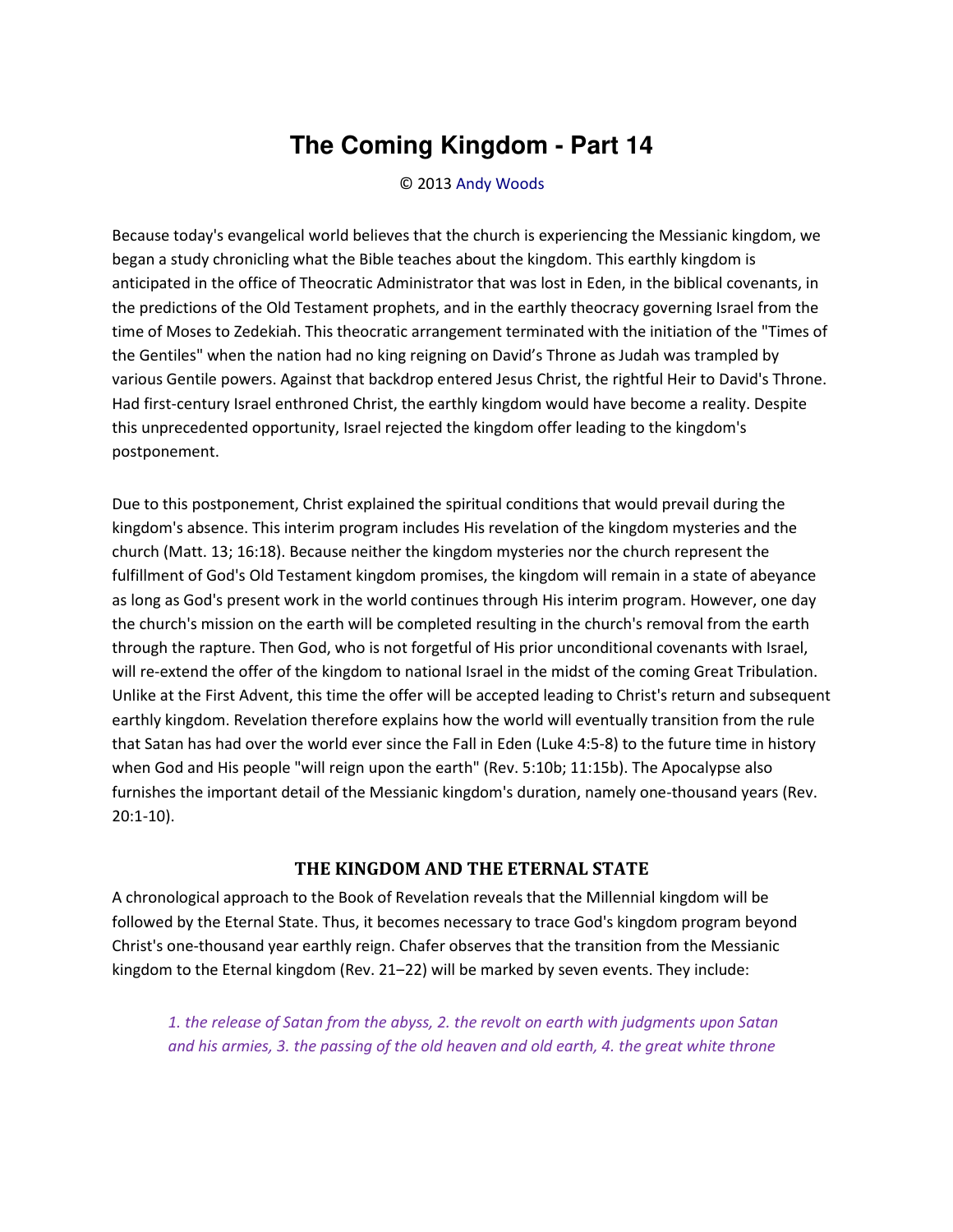*judgment, 5. creation of a new heaven and new earth, 6. the descent of the bridal city from God out of heaven, and 7. the surrender of the mediatorial aspect of Christ's reign and adjustment to the eternal state immediately following.<sup>1</sup>*

Although much ink could be spilled discussing each of the items, only four points will be highlighted.

**First**, only after the defeat of Satan (Rev. 20:10) will God destroy the present earth and replace it with the new heaven and earth (Rev 21:1). Why such a precise chronology? This order relates to a point that was brought out early on in this series. According to Ryrie, "Because He must be triumphant *in the same arena* where He was seemingly defeated. His rejection by the rulers of this world was on this earth...His exaltation must also be on this earth."<sup>2</sup> In other words, because the office of Theocratic Administrator was lost to this world it must be restored to this world. Yet, with the accomplishment of the earthly, one-thousand-year reign of Christ, this divine prerogative has been fulfilled. Thus, God is now free to start anew. He does so with the destruction of the present heavens and earth and the creation of the new heaven and earth.

**Second**, while some today argue the new heaven and earth are simply a *renovation* of the present heavens and earth, it is better to see them as a *new creation* entirely. In other words, the new heaven and earth will be an *ex nihilo* (something out of nothing) creation. Therefore, the new heaven and earth will be similar to God's creation of the original heavens and earth as recorded in Genesis 1. Several reasons make this contention tenable.<sup>3</sup> Unlike the present creation which is contaminated by sin (Rom. 8:20-22) that even extends into the Messianic kingdom (Zech. 14:16-18; Isa. 65:20; Rev. 20:7- 10), the new creation will be completely free of sin and its influence (Rev. 21:4). Moreover, Peter's description of the final destruction of the present heavens and earth by fire (2 Pet. 3:7, 10-11, 13) seems incompatible with a renovation perspective. Many other areas of Scripture similarly speak of the complete destruction of the present world (Matt. 24:35; 1 Cor. 7:31; Heb. 1:10-12; 1 John 2:17). Also, the topography and geography of the coming new heaven and earth is described differently than the present heavens and earth. While the seas (Gen. 1:9-10) constitute close to seventy-five percent of the earth's surface, no sea will be present in the new world (Rev. 21:1b). Although the luminaries such as the sun, moon and stars are a part of our world (Gen. 1:14-19), such luminaries will be absent from the new world (Rev. 21:23; 22:5). Although the notion of a renovated earth may fit the transition from the present world into the earthly Messianic kingdom, it seems incompatible with the transition from the Messianic kingdom into the Eternal State.

Some maintain that the verb translated "passed away" (*aperchomai*) in John's description of the passing away of the present world does not convey total eradication. Revelation 21:1 says, "Then I saw

 $\overline{a}$ 

<sup>&</sup>lt;sup>1</sup> Lewis Sperry Chafer, *Systematic Theology*, 8 vols. (Dallas: Dallas Seminary, 1948), 5:359.

<sup>2</sup> Charles Ryrie, *Basic Theology* (Wheaton: Victor, 1986), 511.

<sup>&</sup>lt;sup>3</sup> Thomas L. Constable, "Revelation," online: [www.soniclight.com,](http://www.soniclight.com/) accessed 22 January 2013, 199-200.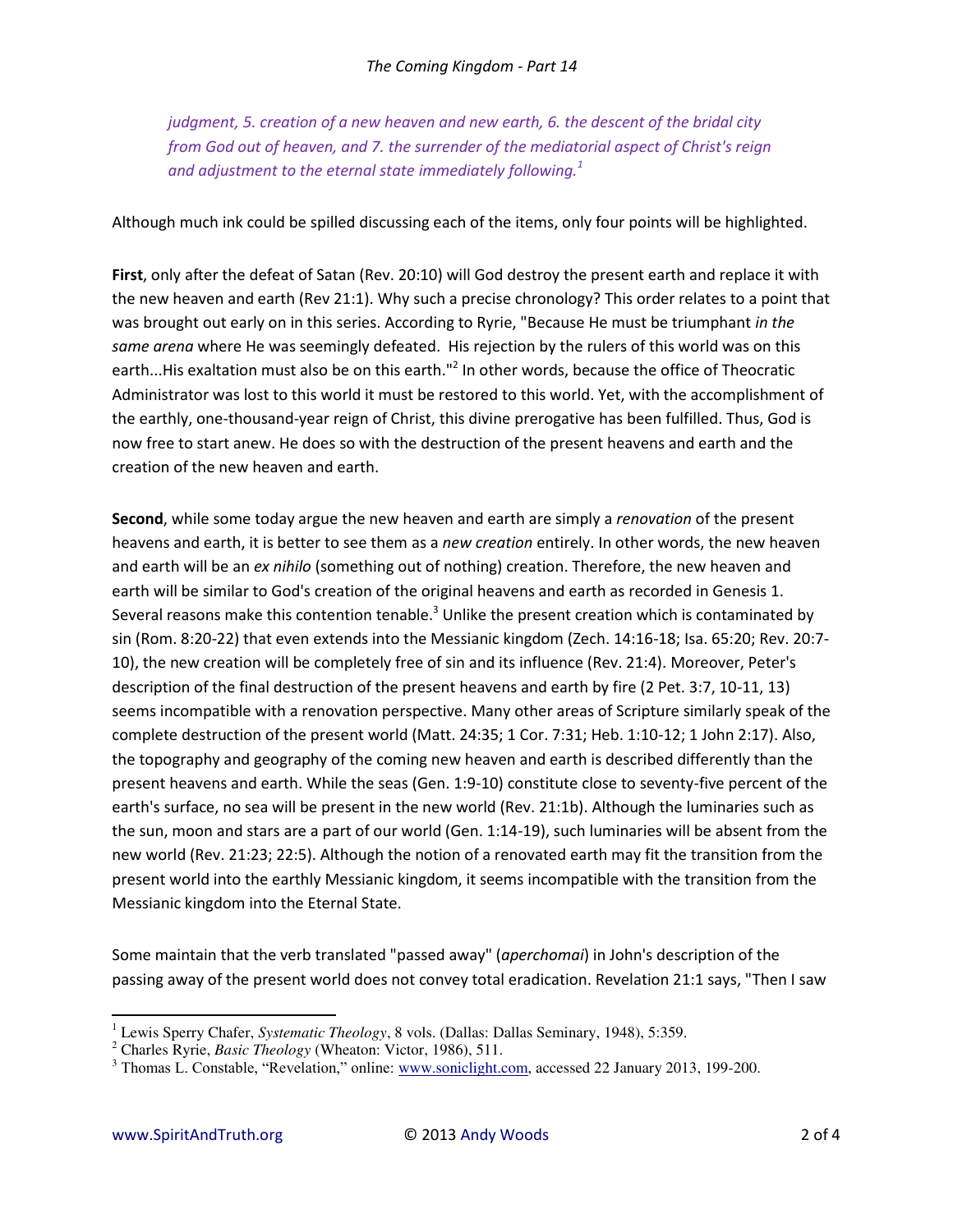a new heaven and a new earth; for the first heaven and the first earth passed away..." However, this identical Greek word is used a few verses later in Revelation 21:4 in a context that speaks of complete elimination. Revelation 21:4 says, "and He will wipe away every tear from their eyes; and there will no longer be *any* death; there will no longer be *any* mourning, or crying, or pain; the first things have passed away." "Passed away" in Revelation 21:4 means total elimination since it is speaking of sin and its consequences (tears, death, mourning, crying, and pain). If "passed away" means total elimination in Revelation 21:4, then why shouldn't John's use of the identical word a few verses earlier also not convey this same meaning.<sup>4</sup>

Others note that Peter exemplifies the destruction of the world through Noah's flood as a paradigm for how God will destroy the present earth (2 Pet. 3:6, 10-13). Thus, they argue that just as the transition from the prediluvian to the post-flood world involved a renovated earth, then the transition from the Millennial kingdom into the Eternal State will also involve a renovated rather than a completely new earth. They base their argument on 2 Peter 3:6, "through which the world at that time was destroyed, being flooded with water." If such terminology does not mean eradication of the earth, then neither should it carry this meaning in Revelation 21:1a. However, Peter was not speaking of the flood's impact upon the earth. Rather, he was explaining that the flood destroyed all of humanity (except the eight on the Ark). The Greek word *kosmos* translated "world" can sometimes refer to humanity (John 3:16) rather than to the physical earth. In sum, while the Messianic kingdom will take place on the present earth, the Eternal kingdom will involve a completely new earth.

**Third**, the literal nature of the Eternal State must not escape notice. In Revelation 21-22 while describing the Eternal kingdom, John uses several terms which are typically assigned a literal significance when used elsewhere in Scripture. A few such terms include the words "city," "Jerusalem" (21:2), "gold," "jasper," "glass," "wall" (21:18), "square," "miles" (21:16), "high" (21:12), "seventy-two yards" (21:17), "gates" (21:12), "pearls" (21:21), "tribes" (21:12), "foundations," "apostles" (21:14), "street" (21:21), "river" (22:1), "tree of life" (22:2), "fruit," "month," "nations," and "leaves." Although many more terms could be cited, these alone are sufficient to convey the literal nature of the Eternal kingdom. Just as the Messianic kingdom will be an earthly, literal, physical experience, the Eternal kingdom will have this same literal aspect.

**Fourth**, because of the Davidic Covenant's (2 Sam. 7:12-16) eternal nature, the reign of Christ on David's Throne will continue indefinitely even into the Eternal kingdom. Second Samuel 7:13 says, "He shall build a house for My name, and I will establish the throne of his kingdom *forever*." 2 Samuel 7:16 similarly says, "Your house and your kingdom shall endure before Me *forever*; your throne shall be established *forever*" (Italics mine). Other verses which speak of the eternality of the Davidic Throne and Kingdom include Ps. 89:3-4, 34-37; 45:6; 72:5, 17; Isa. 9:6-7; Jer. 33:14-17, 20-21; Ezek. 37:24-28; Dan.

 $\overline{a}$ 

<sup>4</sup> Mark Hitchcock, *101 Answers to Questions About the Book of Revelation* (Eugene: Harvest, 2012), 233.